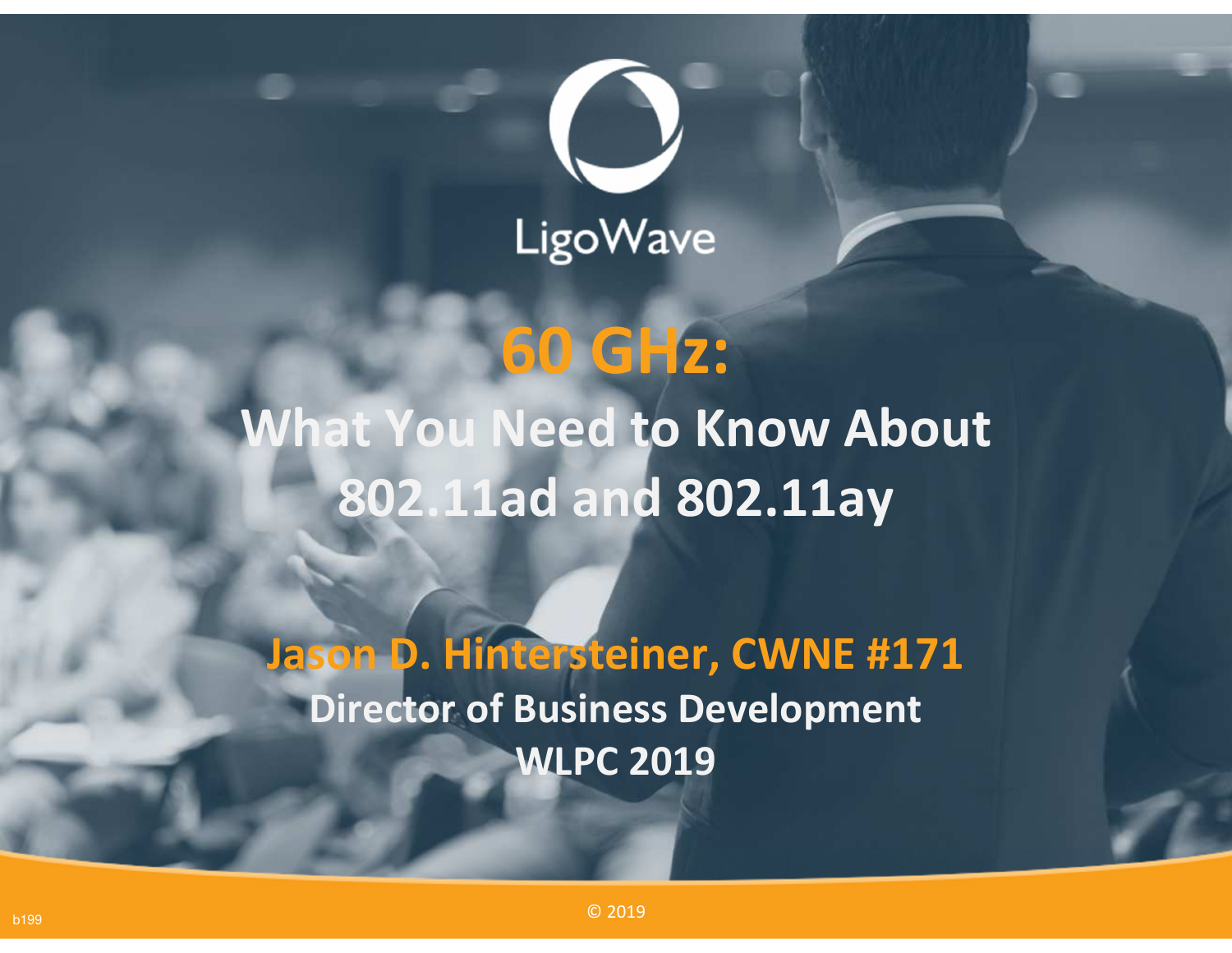



# 60 GHz is NOT dead

© <sup>2019</sup>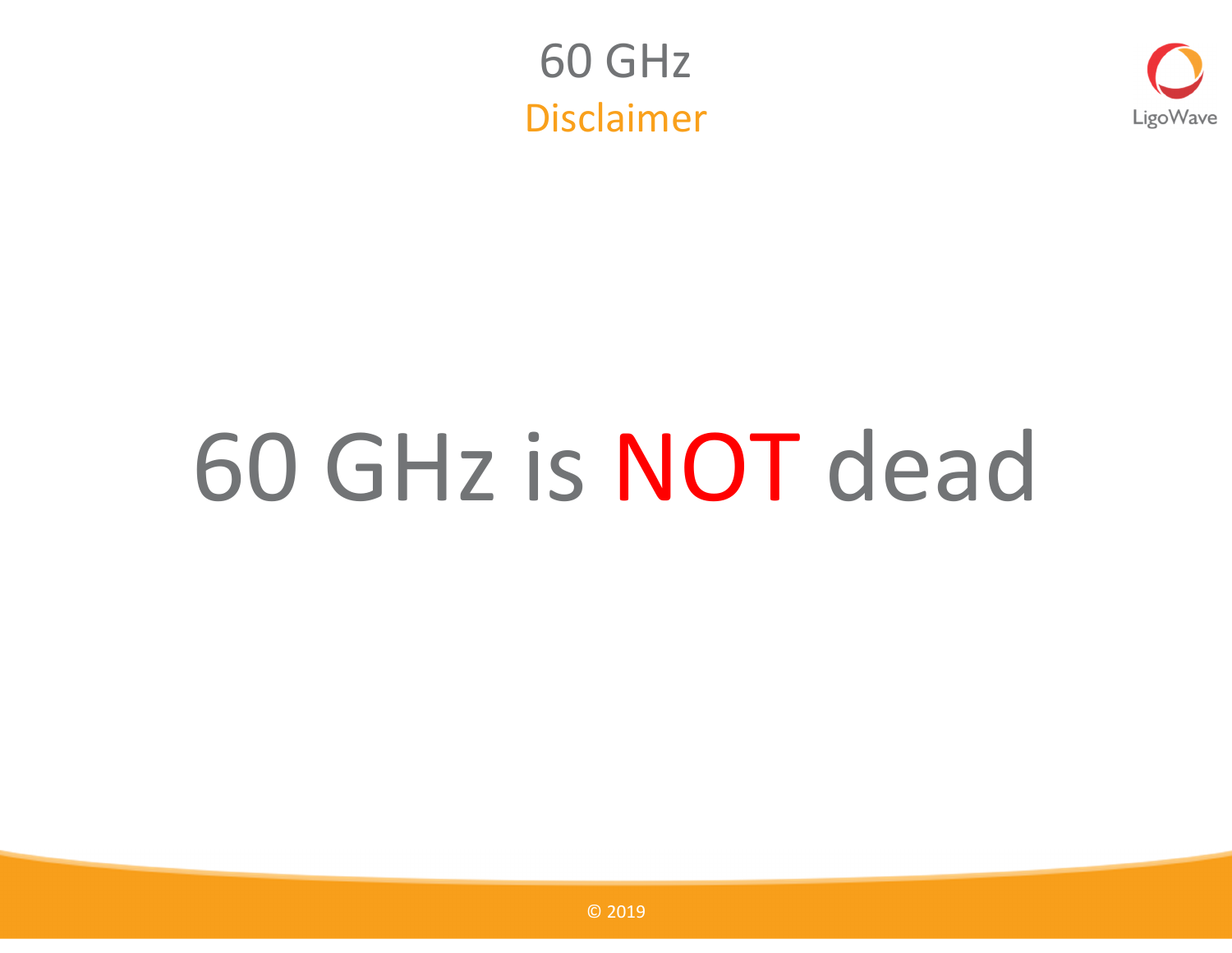## 60 GHz802.11ad Standards



- • Key 802.11ad Applications
	- •Point-to-(multi)point
	- •Room-level Wi-Fi
- • Key 802.11ad Specifications
	- •DMG: **Directional** Multi-Gigabit PHY
	- •Data rates: Up to 8 Gb/s
	- $\bullet$  PHY Type: Single Carrier PHY (OFDM part of original standard but not implemented)

*Beamforming training identifies sectors in which to best transmit between AP and STA*



- $\bullet$  Phased antenna arrays for real-time beamforming with directional antennas
- •Single stream (SISO only, no MIMO or MU-MIMO)
- •Generally limited to one AP and up to 8 client devices (STA)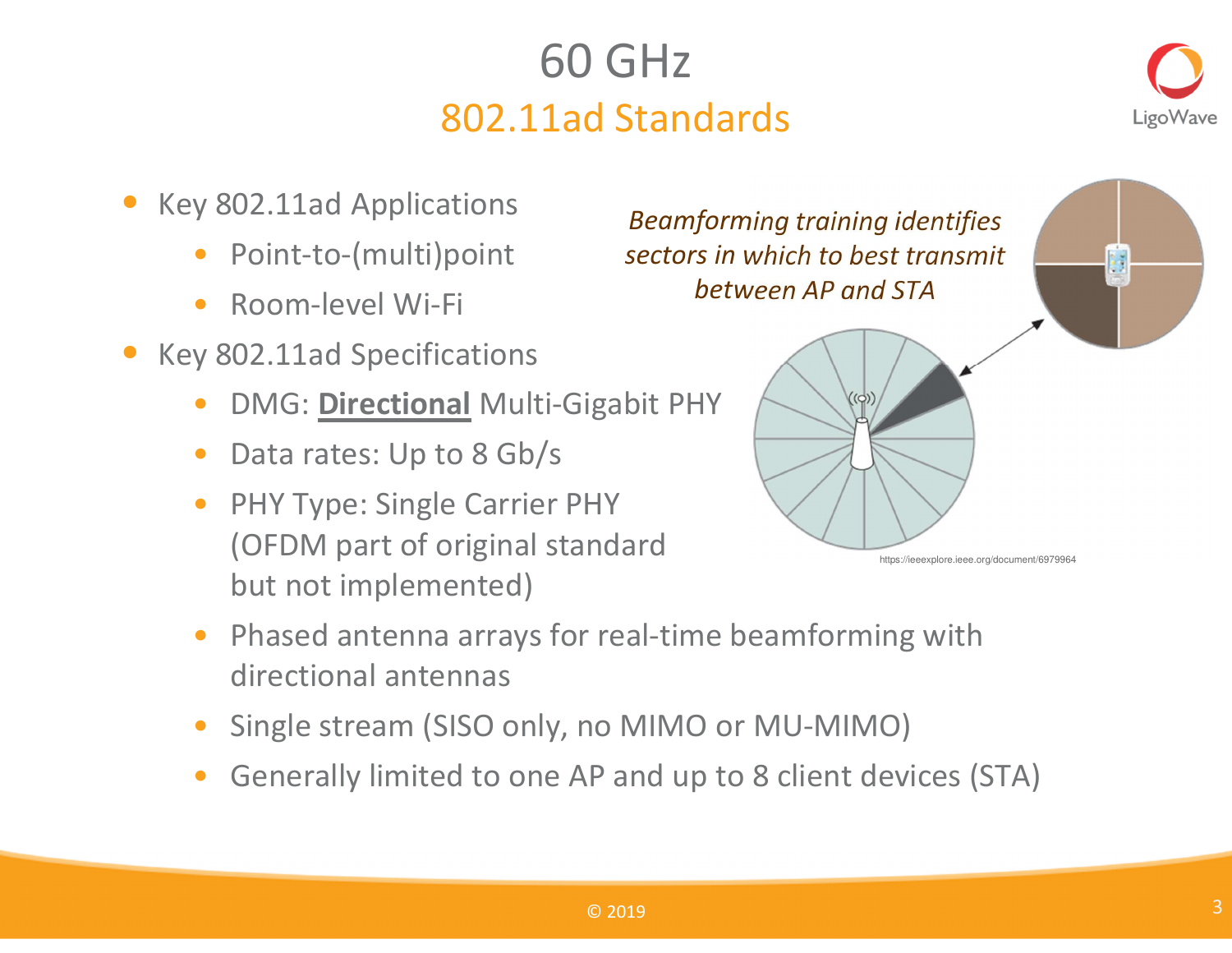## 60 GHzChannels



- $\bullet$ Original range: 57-66 GHz (4 channels of 2.16 GHz each)
- $\bullet$  Extended range: 57-71 GHz (6 channels of 2.16 GHz / channel)
	- $\bullet$ Only available in USA
	- $\bullet$ May be opened up in Canada & EU in near future
- $\bullet$ Only channels 2 & 3 (59.4 – 63.72 GHz) available worldwide



https://scdn.rohde-schwarz.com/ur/pws/dl\_downloads/dl\_application/application\_notes/1ma220/1MA220\_3e\_WLAN\_11ad\_WP.pdf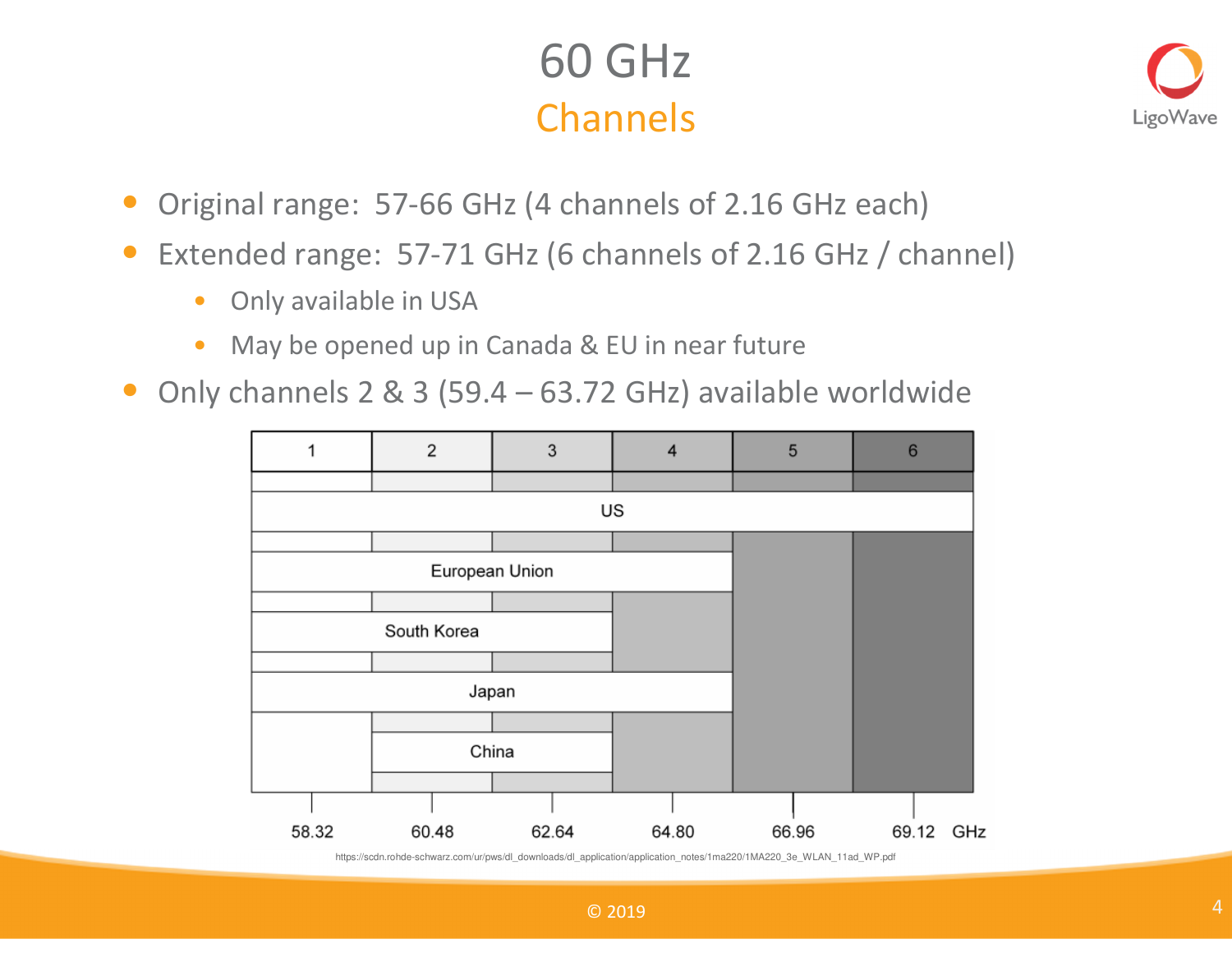## 60 GHzWhy is Range So Poor?



- $\bullet$  Molecular oxygen absorbs significant amounts of energyin the 54 GHz – 66 GHz range
- • Attenuation from water vapor increases as frequency increases
- Effects are negligible at <10 GHz; we are used toignoring this in 2.4 GHz & 5 GHz
- • Results for 60 GHz PTP/PTMP:
	- • *Significantly more limited range in air*



• *Large degradation in link performance from weather effects (e.g. rain, snow, fog)*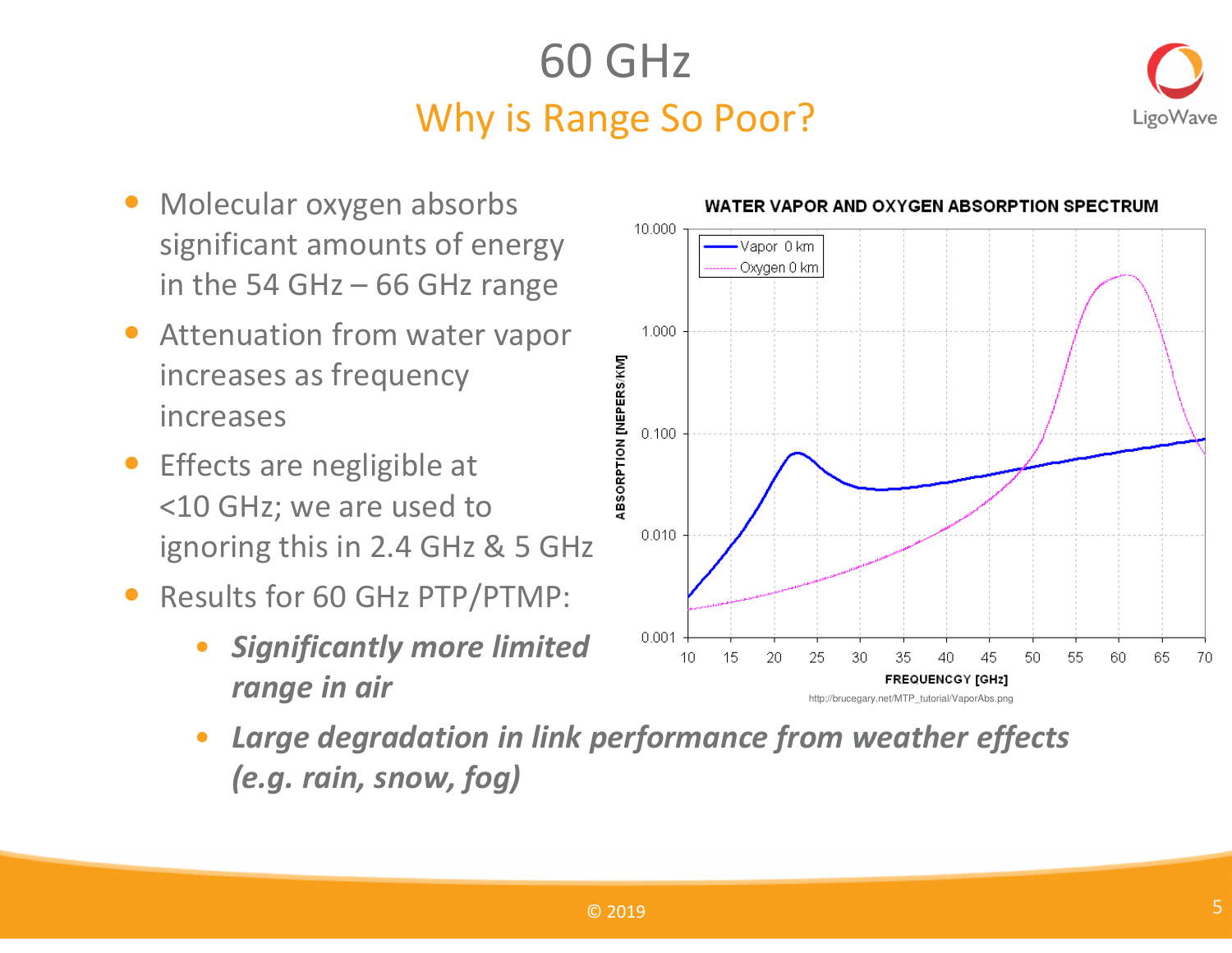## 60 GHz802.11ad PHY





• Preamble: Consists of short training field (STF) and channel estimation (CE) field for packet detection, automatic gain control, and frequency and timing offsets

- $\bullet$  Header: Modulation and coding scheme for data, length of data field, checksum
- Data: Variable length field (1 to 262,143 octets) containing the Layer 2 •payload
- $\bullet$ TRN: Beamforming training field for transmitter or receiver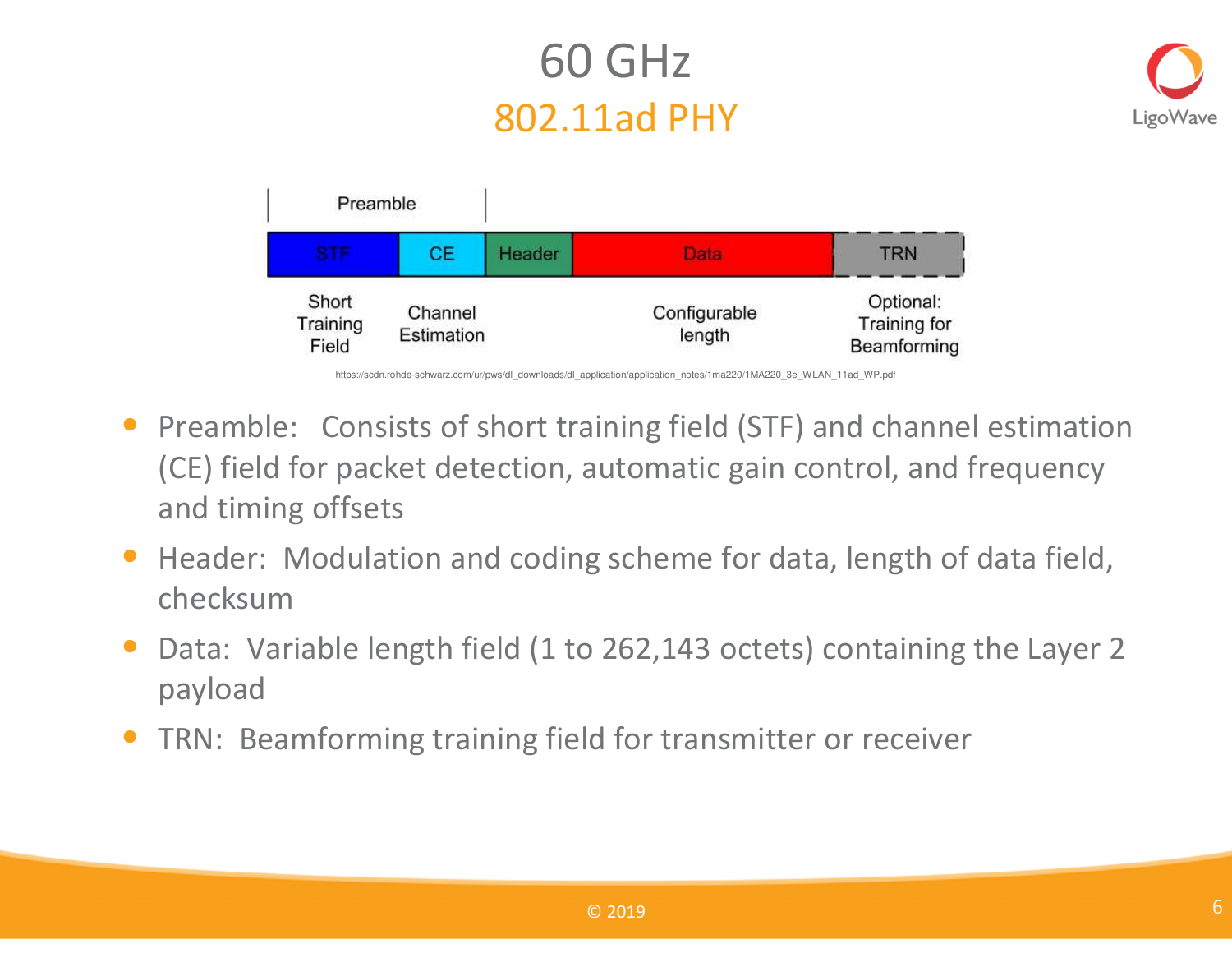## 60 GHz802.11ad MCS Rates



- $\bullet$  Modulation Types
	- •BPSK
	- QPSK
	- 16 QAM  $\bullet$
- LDPC Coding
	- $1/2$
	- 5/8
	- 3/4
	- 13/16
- Control PHY  $\bullet$ 
	- $\bullet$  Low SNR operation for beamforming training
- $\bullet$  Single Carrier PHY
	- Intended for mobile client devices
	- $\bullet$ Low complexity
	- Power efficient: maximizes battery life
	- $\bullet$ Lower throughputs than OFDM

| <b>MCS</b><br><b>Index</b> | Modulation     | Coding | Data Rate<br>(Mbps) | <b>Notes</b>                            |  |
|----------------------------|----------------|--------|---------------------|-----------------------------------------|--|
| MCS <sub>0</sub>           | <b>DBPSK</b>   | 1/2    | 27.5                | <b>Control PHY</b>                      |  |
| MCS1                       | $\pi/2$ BPSK   | 1/2    | 385                 | Single Carrier Phy<br>2 repeated frames |  |
| MCS <sub>2</sub>           | $\pi/2$ BPSK   | 1/2    | 770                 | Single Carrier Phy                      |  |
| MCS3                       | $\pi/2$ BPSK   | 5/8    | 962.5               | Single Carrier Phy                      |  |
| MCS4                       | $\pi/2$ BPSK   | 3/4    | 1155                | Single Carrier Phy                      |  |
| MCS5                       | $\pi/2$ BPSK   | 13/16  | 1251.25             | Single Carrier Phy                      |  |
| MCS6                       | $\pi/2$ QPSK   | 1/2    | 1540                | Single Carrier Phy                      |  |
| MCS7                       | $\pi/2$ QPSK   | 5/8    | 1925                | Single Carrier Phy                      |  |
| MCS8                       | $\pi/2$ QPSK   | 3/4    | 2310                | Single Carrier Phy                      |  |
| MCS9                       | $\pi/2$ QPSK   | 13/16  | 2502.5              | Single Carrier Phy                      |  |
| <b>MCS10</b>               | $\pi/2$ 16 QAM | 1/2    | 3080                | Single Carrier Phy                      |  |
| MCS11                      | $\pi/2$ 16 QAM | 5/8    | 3580                | Single Carrier Phy                      |  |
| <b>MCS12</b>               | $\pi/2$ 16 QAM | 3/4    | 4620                | Single Carrier Phy                      |  |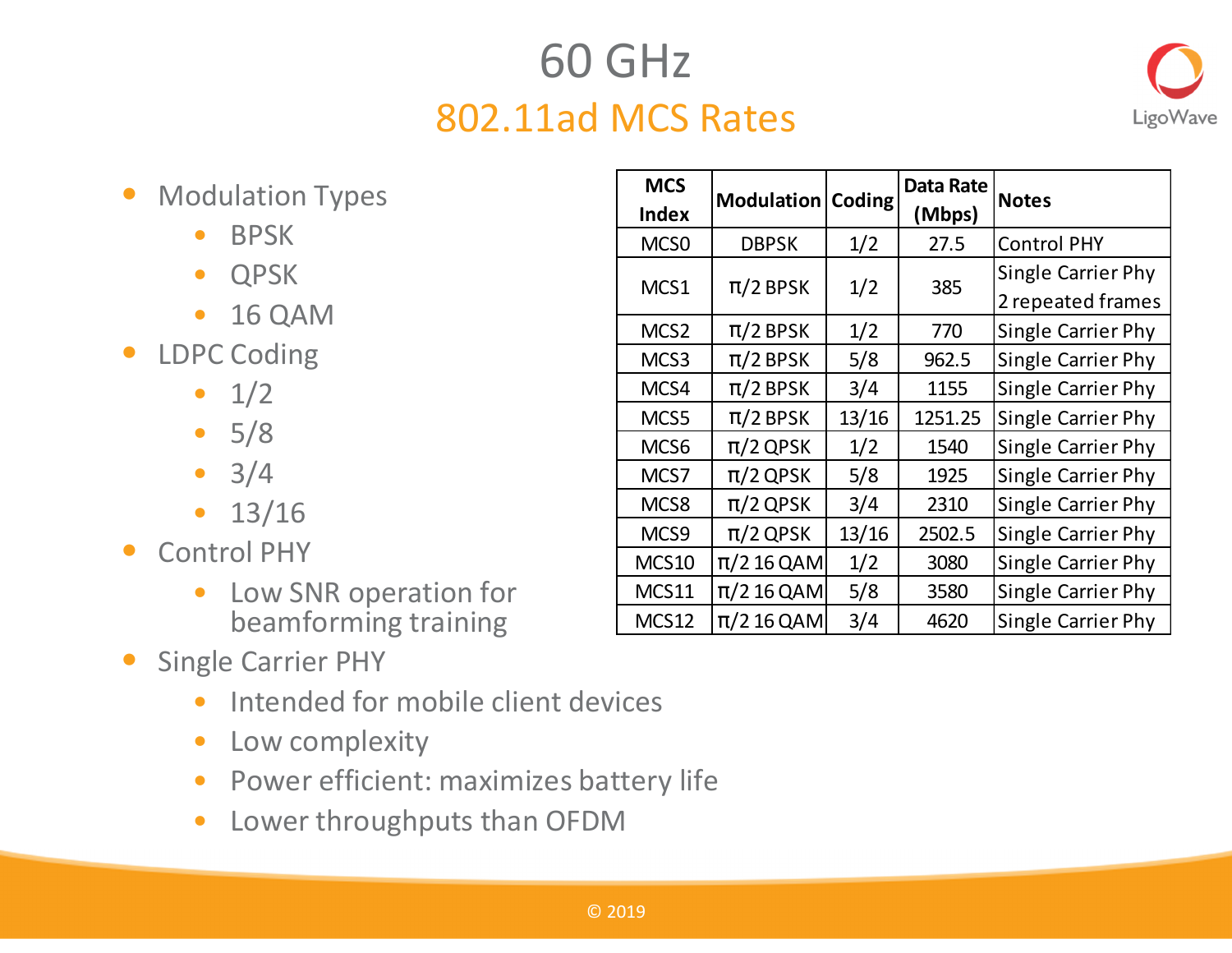## 60 GHz

#### 802.11ad PHY: Beacon Interval



- • Beacon Header Interval (BHI) – all at MCS0
	- •*Replaces single beacon to transmit multiple beacons in different directions*
	- $\bullet$ Beacon Transmission Interval (BTI): Series of directional beacon frames
	- $\bullet$  Association Beamforming Training (A-BFT): Beamforming training for individual STA (8 slots in 802.11ad, 40 slots in 802.11ay)
	- $\bullet$  Announcement Transmission Interval (ATI): Management frame exchange between AP and beam-trained STA (reduces BTI size so management info only transmitted to beamforming-trained stations)
- • Data Transmission Interval (DTI)
	- •Contention-based access periods (CBAP), consistent with standard 802.11 ECDA
	- •Scheduled service periods (SP), such as TDMA or Polling (e.g. PCF)



https://ieeexplore.ieee.org/document/8088544

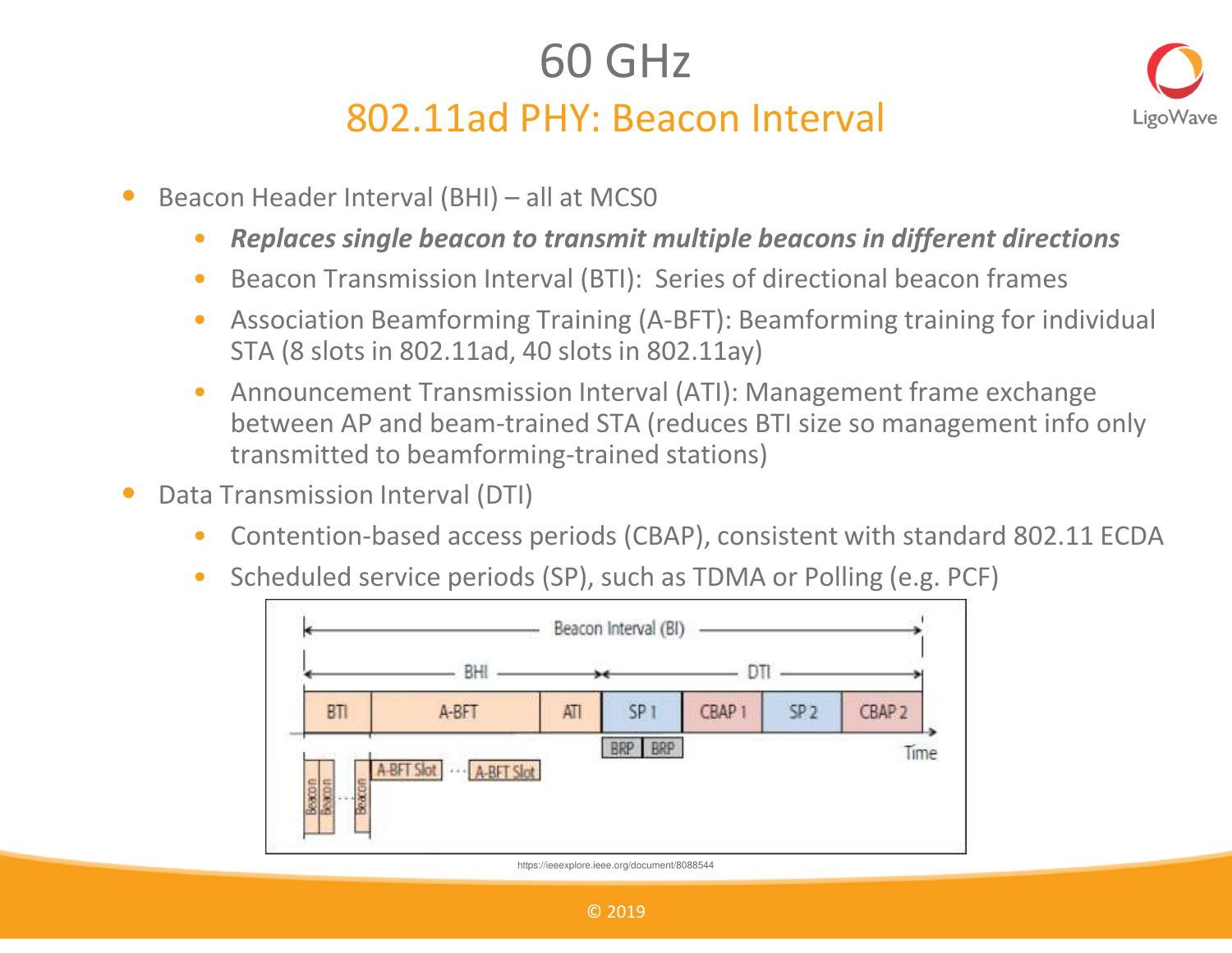## 60 GHz802.11ay Enhancements



#### **EDMG: Enhanced Directional Multi-Gigabit PHY**

- •Potential data rates: 20 – 40 Gbps (originally pitched as 100 Gbps)
- $\bullet$  Channel bonding / aggregation
	- Up to 4 bonded channels (8.64 GHz channel)
	- $\bullet$ Either adjacent (bonding) or non-adjacent (aggregation)
- MIMO and MU-MIMO (downstream)
- Up to eight spatial streams in spec (likely up to four in real chipsets)
- $\bullet$ OFDM: 64 QAM and 256 QAM support
- $\bullet$ Hybrid analog/digital beamforming
- •Higher density client load (up to 40 clients w/ bonded channels)
- •Backward compatible to 802.11ad
- $\bullet$ Claimed Range: 300 – 500m (< 1 mile)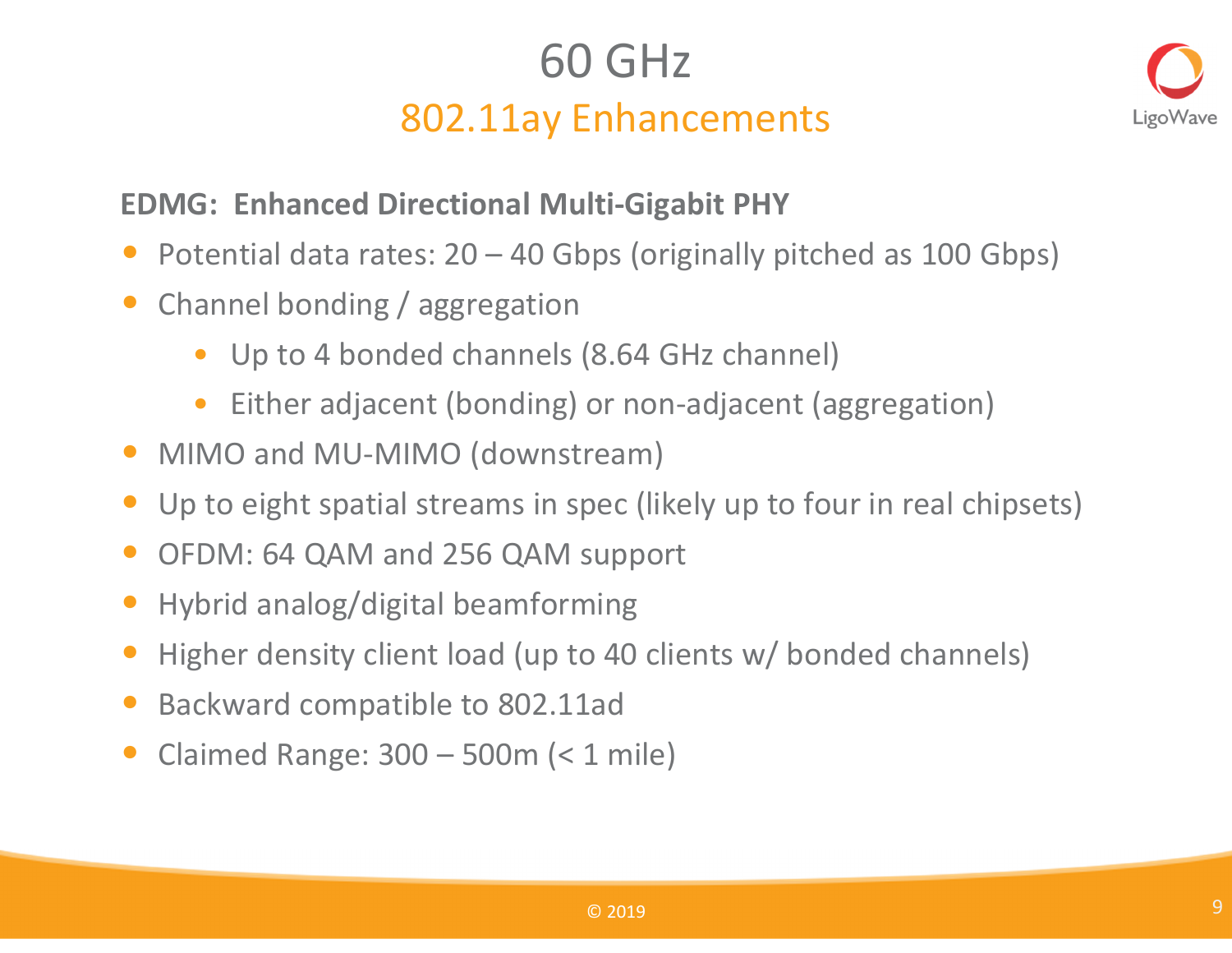## 60 GHz

#### 802.11ay PHY Structure



- • Legacy Portion (non EDMG)
	- •L-STF: Legacy Short Training Field
	- $\bullet$ L-CEF: Legacy Channel Estimation Field
	- $\bullet$  L- Header: Legacy Header (some re-definition of bits) (transmission duplicated on each bonded channel)
- $\bullet$  EDMG Portion
	- • EDMG Header A: Bandwidth, MCS, # bonded channels, # streams (transmission duplicated on each bonded channel)
	- $\bullet$  EMMG-STF / CEF: utilized for MIMO / channel bonding (transmitted in bonded and/or MIMO mode)
	- • EDMG Header B: MU-MIMO(transmitted in bonded and/or MIMO mode)
- •TRN: Training Field for beamforming

| Non-EDMG portion $\longrightarrow$<br><b>EDMG</b> portion |                           |       |          |                       |                     |                     |                   |      |     |
|-----------------------------------------------------------|---------------------------|-------|----------|-----------------------|---------------------|---------------------|-------------------|------|-----|
|                                                           | <b>L-STF</b>              | L-CEF | L-Header | EDMG-<br>Header-A     | EDMG-<br><b>STF</b> | EDMG-<br><b>CEF</b> | EDMG-<br>Header-B | Data | trn |
|                                                           | Pre-EDMG modulated fields |       |          | EDMG modulated fields |                     |                     |                   |      |     |

https://ieeexplore.ieee.org/document/8088544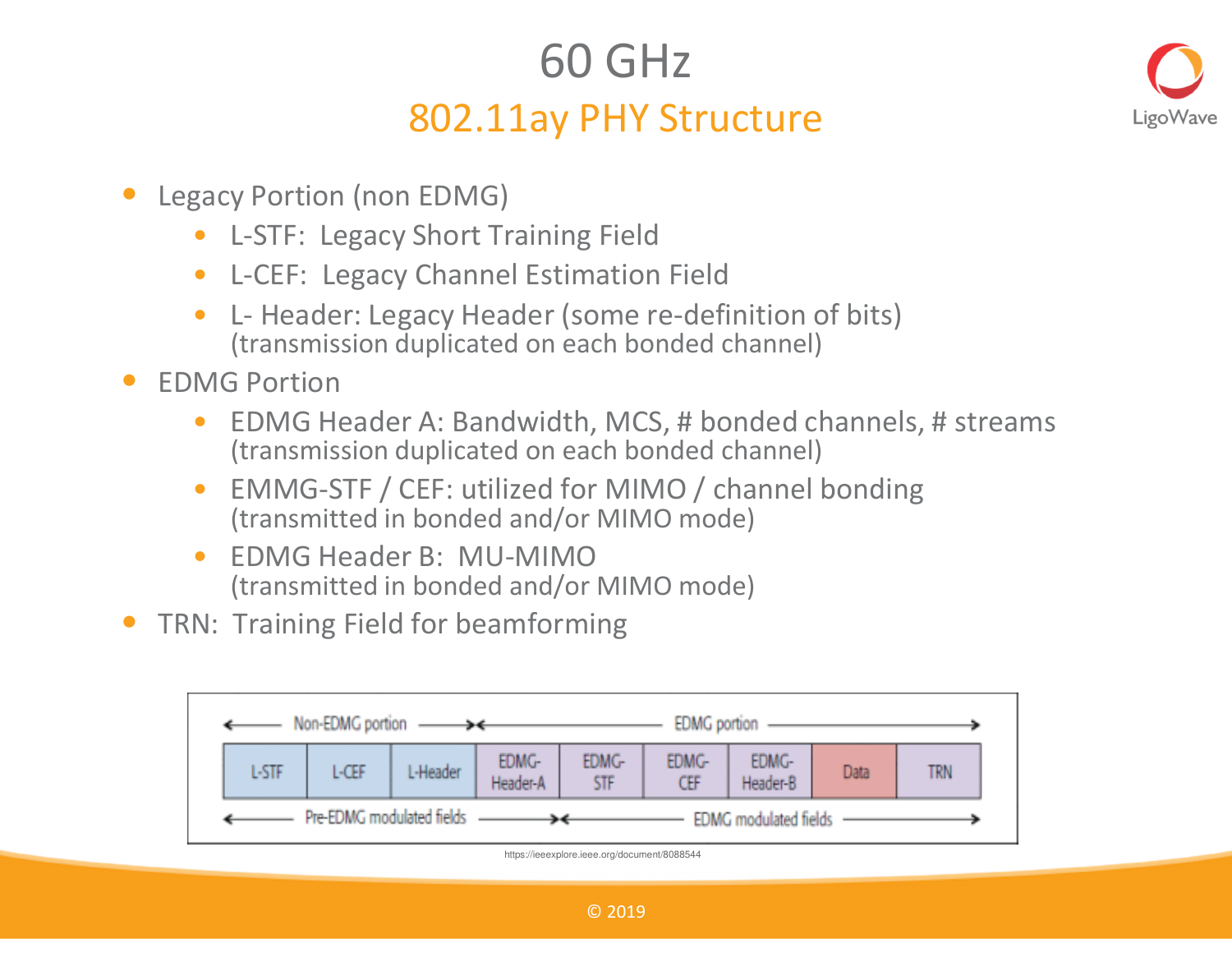## 60 GHz802.11ay MAC



- • Modulation Types
	- $\bullet$ BPSK
	- $\bullet$ QPSK
	- $\bullet$ 16 QAM
	- 64 QAM $\bullet$
	- 256 QAM
- • LDPC Coding
	- $1/2$
	- 5/8
	- $3/4$
	- 13/16
	- 7/8 (added in 802.11ay)
- Other enhancements
	- $\bullet$  Additional beamforming training slots in secondary channels to support higher density of clients
- Transmit Opportunities (TXOP)
	- • Needed for MIMO and MU-MIMO operation
	- $\bullet$  Binds channel with RTS or CTS-to-Self
- $\bullet$  Beamforming training
	- MIMO / MU-MIMO
	- •Asymmetric links